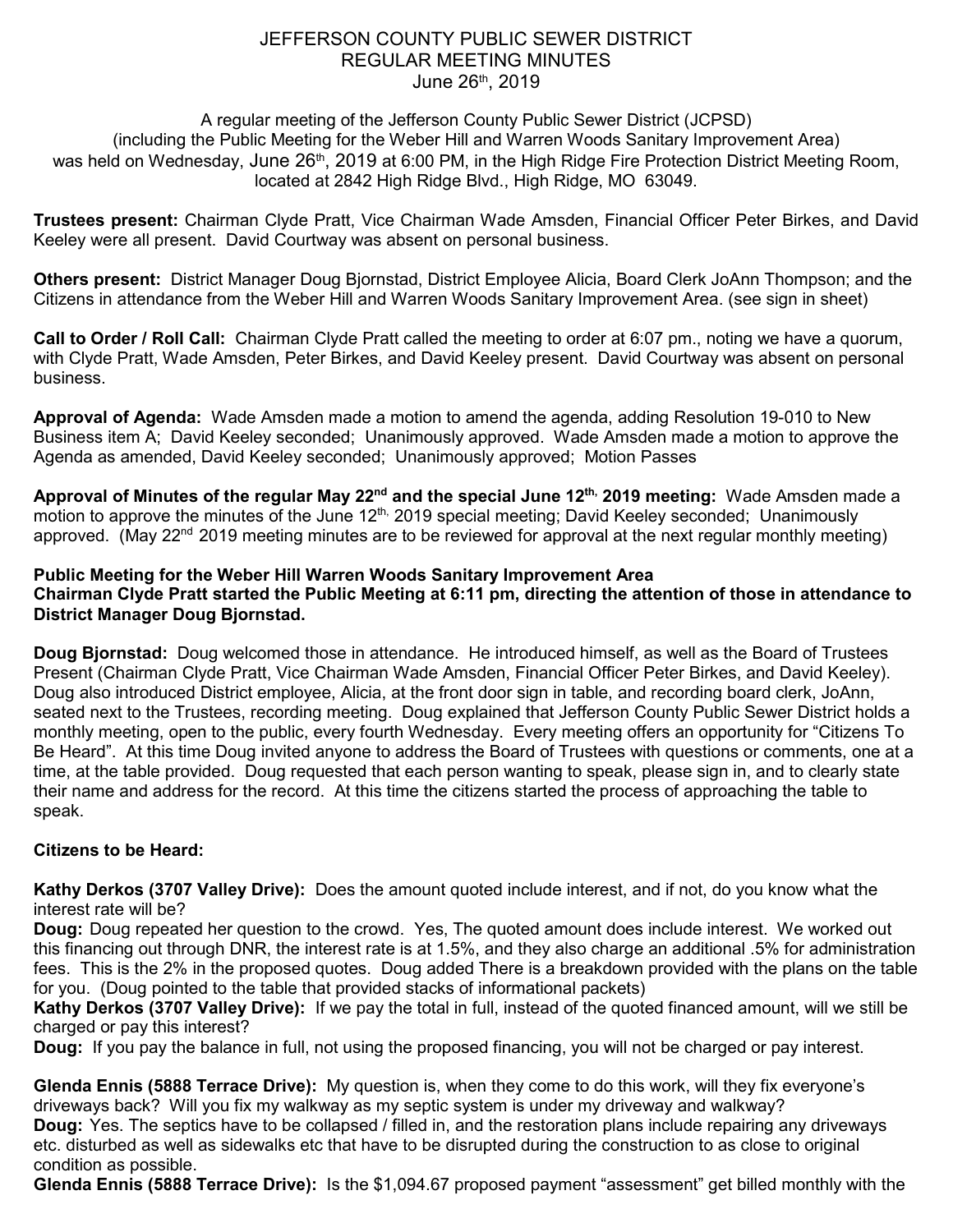#### sewer bill?

**Doug:** No, the proposed amount of assessment will be billed annually, either directly to you or by the county assessor with your property taxes.

**Patti Wideman (5916 Roger Road)** We are in Warson Woods (sic), and we never asked for this like Weber Hill did. We are on a fixed income and can not afford this, and don't want it. We have not signed an agreement to this, and don't want it. We feel like this is being forced on us. What do we do with this? We did not ask for it, and it is being forced on us. We have been told that our septic systems will be condemned if we do not agree. We are not happy about it. We don't have an extra \$1,000.00 a month or year. A lot of people in Warson Woods (sic) do not want this. You may have a few that want it, but most of us in Warson Woods (sic) do not want it. Weber Hill wants it, so give it to them, but we in Warson Woods (sic) do not want it. I want to know why it is being forced on us. Please give us an answer.

**Doug:** The question is :Why does this project include us, Warren Woods? The answer is we created a Sanitary Improvement Area to provide sewers, to make them available to everyone, throughout the Weber Hill, Warren Woods, Orthodox Catholic Church area. We can not offer sewers to a few homes, skip a few, etc. In the structure of the Sanitary Improvement Areas, we identify who does or will need sewers in the future. A majority of the people in this Sanitary Improvement Area have signed petitions requesting sewers, so we are required to respond and are going to provide them.

**Patti Wideman (5916 Roger Road): Interrupted: "**Warren Woods did not vote for this, and we are being forced". **Doug:** We have been petitioned from residents in Warren Woods for sewers also.

**Patti Wideman (5916 Roger Road): Continuing to interrupt Doug she interjected** "how many, how many from Warren Woods out of all of them! Tell me who and how many!

**Doug:** It doesn't matter how many as long we have a majority.

**Patti Wideman (5916 Roger Road): Continuing to interrupt interjected**: No you did not have the majority! I know! Because I know quite a few of them that did not agree to it, that did not want it.

**Doug:** We created the Sanitary Improvement Area, and a majority of the people responded to the petition.

**Patti Wideman (5916 Roger Road):** You threatened a lot of the people.

**Doug:** No Mam, No one was threatened about anything.

**Patti Wideman (5916 Roger Road):** People have been told that their septic systems would be condemned so they have to agree to sewers. Patti then addressed the crowd "didn't they say they would condemn your septics!"

**Crowd Interjected: "Female Shouting"** I was told my septic would be condemned. **"Male Shouting"** they did not say that and I have been at every meeting!

**Doug:** We do not have the authority to condemn anyone's septic system.

**Patti Wideman (5916 Roger Road):** Continued to insist that they were threatened and once again addressed the crowd, singling out one of the individuals that was disagreeing with her, "Don't you lie! You agreed to this!" **Doug:** We do not have the authority to condemn anyone's septic system.

#### **Crowd continued to argue disruptly.**

**Financial Officer Peter Birkes interjected and addressed the crowd to resume order.** He then addressed one of the individuals that was claiming he was threatened, asking, "Who did you speak to and where were you?" The man responded by saying, at the meetings, and at the office. He initially said, I am not sure who, I think it was a woman. Peter Birkes asked what office? The Sewer District Office or the Jefferson County Building Permit Office or? The man then stated, at Sewer District Office, and then he looked around the room and pointed at Alicia at the front door stating: "it might have been her". Alicia tried to respond, "Sir, we do not…." **interrupted by the crowd** arguing consumed the communication.

**Patti Wideman (5916 Roger Road):** Patti Wideman started talking loudly over the crowd repeating her allegations of threats. She said there was a man standing by one of the tables at the last meeting at the Library, and that was who told them that if they didn't agree to the sewer improvements that all of their septic systems would be condemned.

**Walter Williams (5906 Terrace Drive):** Can you provide a copy, some kind of proof, of how many voted for and how many did not?

**Doug:** Yes, we have that information, not here with me, but yes, we can provide that.

**Walter Williams (5906 Terrace Drive):** Since the cost has raised, why did it raise?

**Doug:** We have been working on this for over a year. Inflationary cost have gone up. We have the authority to raise the cost up to 25%, to cover all of our fees, cost of engineering etc, all of our expenses that are covered in the statute for the Sewer Improvement Area.

**Walter Williams (5906 Terrace Drive):** So it is taking you a year to pass that cost to us and it has taken you a year to get this going?

**Doug:** Yes.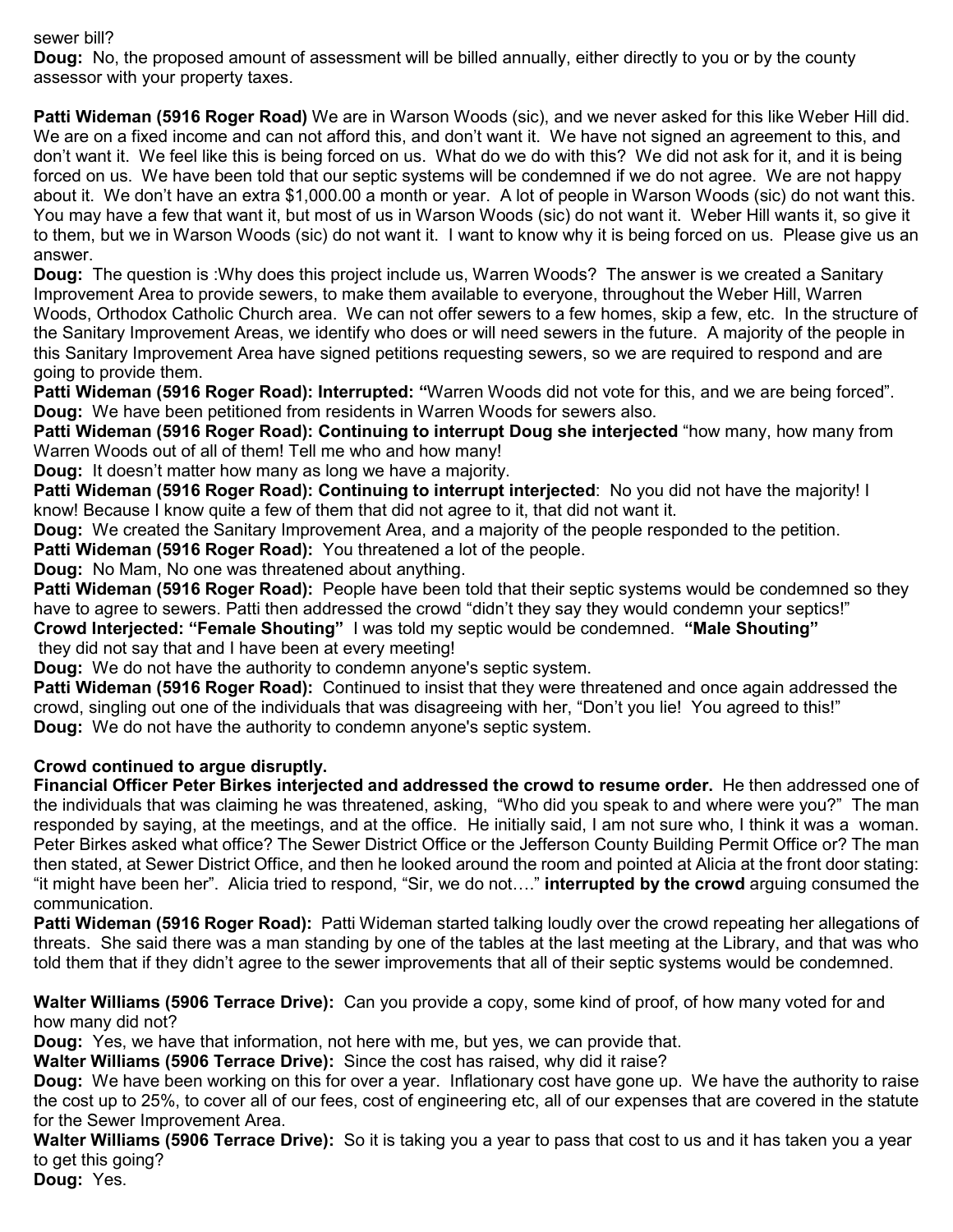**Walter Williams (5906 Terrace Drive):** Do you have a breakdown of all of your costs?

**Doug:** Yes. There is a breakdown provided with the plans on the table for you. (Doug pointed to the table that provided stacks of said packets that included plans, breakdowns etc.) These things are also provided on our website.

**Walter Williams (5906 Terrace Drive):** What about any types of grants available to help reduce the cost? **Doug:** Doug announced to the crowd: The question is about grants. There is a grant that has been applied for and approved by the State, a half of a million dollar rural sewer grant. There are also individual grants available through the EDC (Economic Development Corporation of Jefferson County) that you can apply for. These are based on financial need, so each individual has to make their own application providing the EDC their personal income and financial information.

**Walter Williams (5906 Terrace Drive):** Is your grant (Rural Sewer Grant) being passed down to us per the cost? **Doug:** Yes. Absolutely.

**Walter Williams (5906 Terrace Drive):** I find it hard to believe that it cost \$21,000.00 to lay some pipe, that's ridiculous.

**Paula French (3677 Carol Park):** I bought a house last August in the Weber Terrace. They told us the sewer were going to be coming. So I called the Sewer company and they gave us an estimated price of \$9,000 to \$12,000, that is a huge difference right?

**Doug:** When you say you called the "sewer company" are you sure you contacted the sewer office? **Paula French (3677 Carol Park):** Yes, the subdivision gave us the number to call about sewers.

**Doug:** I don't think anyone from our office would have said that, we have had at a cost of \$18,000….**Interrupted Paula French (3677 Carol Park): Interrupted:** are you saying I am lying? This was last August.

**Paula French (3677 Carol Park):** I don't know, I will have to ask my husband. He could not make it tonight.

**Paula French (3677 Carol Park):** How many bids have you gotten?

**Doug:** We have not taken bids yet.

**Paula French (3677 Carol Park):** When are you going to do that (bids)

**Doug:** Once we take everybody's comments into consideration, we will make a final resolution, then we put the project out for bid.

**Patti Wideman (5916 Roger Road):** I have another question. If you do put this in, why should we incur the cost of putting your equipment in, the upkeep of your equipment, and then pay you a monthly bill on top of this. You are the one profiting off of this, why should we incur the cost?

**Doug:** The cost proposed is for providing you with the infrastructure for public sewers. The monthly bill is for what actually goes into the sewers.

**Patti Wideman (5916 Roger Road):** But why should we incur the cost when the sewer district is the one profiting? **Doug:** We are a not for profit agency. We do not profit on anything.

**Patti Wideman (5916 Roger Road):** But it is your business putting it in, and running it all. We are going to pay to put it in, pay the maintenance and upkeep on all of the equipment, and we are going to pay the monthly fee to run it. Why do we have to pay for all of that?

**Doug:** That is what it cost to put the sewer lines in the ground for your...**Interrupted** 

**Patti Wideman (5916 Roger Road): Interrupted:** Ok well we are doing fine as we are.

**Doug:** Ok. .

**Brandi Huntley (3706 Leona Lane):** Since this is an Engineer's estimate, once you take it to bid, how much higher can this go? Can it go past the \$21,000 we are being quoted right now?

**Doug:** Your petition had a construction estimate of \$2,971,906.00. We are allowed to exceed that by up to 25%, so the cost is 3.7 Million dollars. We add up all of the cost to do the project, which was a much higher amount. Then we subtract the grant money, we estimated how many would qualify for EDC funds We are hoping that the actual construction cost will be less.

**Brandi Huntley (3706 Leona Lane):** Ok. So once it goes to bid, and you get an actual estimate from a company that is willing to do this work, is there a possibility that number will go up?

**Doug:** No. We would have to reconsider doing the project if that were the case.

**Cassandra Wiegand (6027 Clearview Drive):** I have been in my home for 20 some years. We have had these discussions, many, many times. This is the farthest we have ever gotten, and I am really happy about it. I thought it was already out for bid, so once everything is approved and it does go out to bid, how long before they actually start doing the work?

**Doug:** The plans are at DNR for approval, that is probably a 4 week approval process. Once we get all the information from here, make any adjustments etc. We will then do our final resolution. The only thing we can't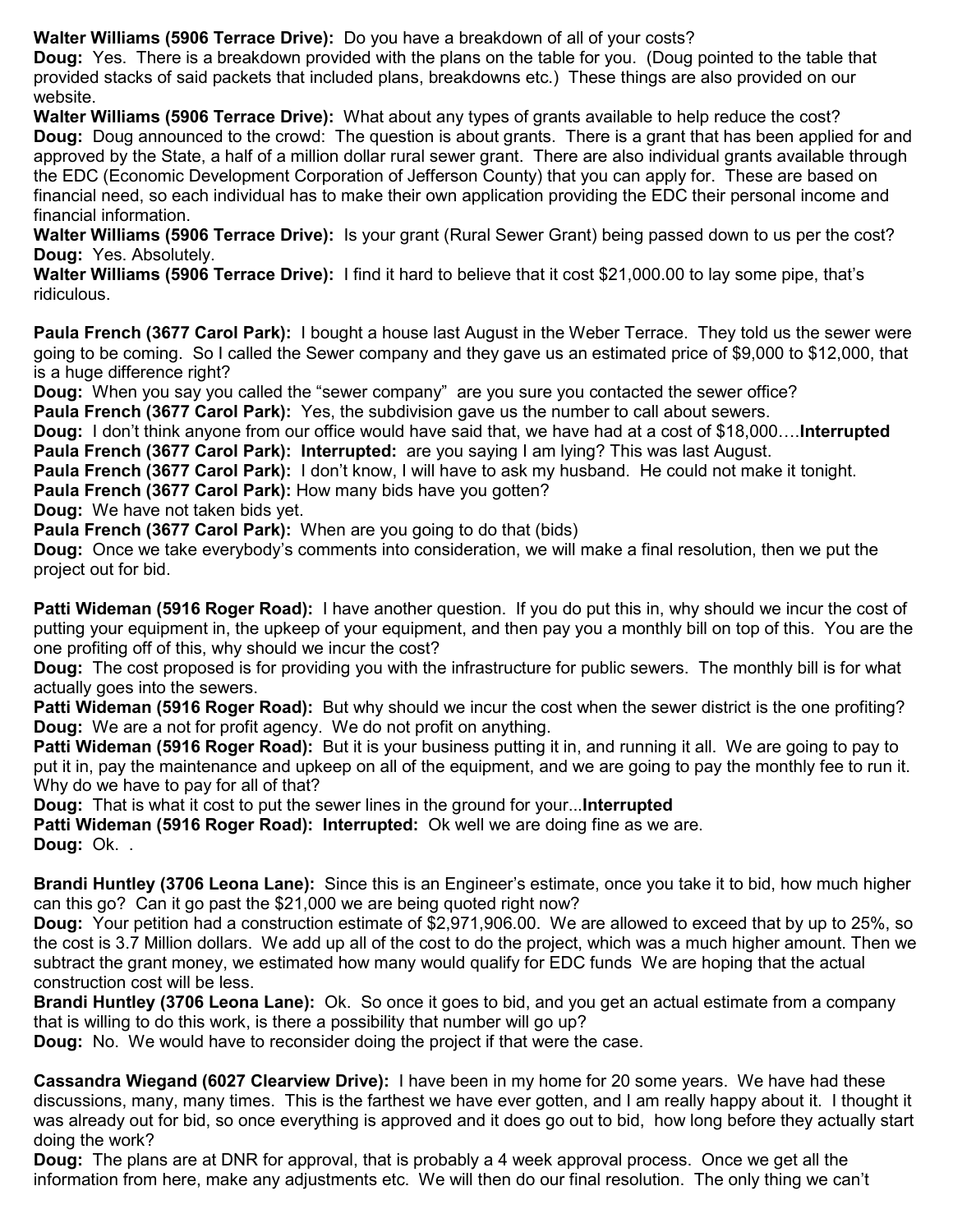change is the cost, the cost was fixed when we did the first petition. Once we go to bid, it will take a month to bid. It will probably take another month to get all of the bonding and all of the information for the contractors. So once we go out to bid, it will probably be a 2 month process before the contractor starts.

**Cassandra Wiegand (6027 Clearview Drive):** Is there an easement that has to go in first, are they going to tear up part of the streets to do this?

**Doug:** I believe we have enough easements for this project. We will be putting the mains in the streets, and we will patch that up when we are done.

# **Michael Williams (Terrace Drive):** Who is the engineer of this project?

**Doug:** The engineer is Hennigan & Associates.

**Michael Williams:** So Fribis has nothing to do with it?

**Doug:** Fribis sold his company to Hennigan & Associates, but the engineers that are working on it are out of their Illinois office. His name is on the cover of the plans provided (Doug motioned to the table providing information) **Michael Williams (Terrace Drive):** You guys own the sewer treatment plant over on Carol park. What is our guarantee that will not fail, and you guys have to replace it and pass the cost on down to us?

**Doug:** The Yorktown plant on Carol Park is one of our newest facilities, one of our best facilities. The chances of that are very unlikely (especially comparing it to the other 27 plants we operate)

**Michael Williams (Terrace Drive):** Actually, Fribis was the engineer, he did Bear Creek Estates not too long before that, and it failed since.

**Doug:** Bear Creek Estates now goes to Yorktown Plant, we connected that last year.

**Michael Williams (Terrace Drive):** Alright, how many houses can be connected to that treatment plant? **Doug:** That treatment plant is well under capacity right now to handle your facility, The Bear Creek facility, Yorktown as well as the planned expansion.

**Michael Williams (Terrace Drive):** How many houses can be connected to that treatment plant?

**Doug:** I think that plant is permitted for 150,000 gallons per day.

**Michael Williams (Terrace Drive):** How many houses?

**Doug:** I will have to do some math to answer that.

**Michael Williams (Terrace Drive):** Back in 2000, when Yorktown was going in, they said 350 capacity. There is 169 houses between Weber Hill and Warren Woods, that's not counting the houses in Bear Creek Estates or Yorktown. Yorktown's original plan was over 200 houses and that's not counting Timber Ridge. So will that be able to hold everything you have planned? That doesn't even include Brooks Farm. Will it hold or will you have to come back to us in a few years and say you want more money to expand it?

**Doug:** No. That plant was designed for expansion. It is ready to go for an expansion, if and when we need to do that we already have plans for that.

**Tina Henry (5924 Roger Road):** I have been to every meeting we have had. We were told at every meeting that our projected costs were \$17,858.00. Now we get a letter stating it has gone up \$4,000.00 I know Doug is stating they had some 25% increase that they could do. But, a lot of people signed an agreement in good faith, based on that cost, also that it would be broken down on our property taxes, and now they have added interest on that. Now we find out, there have been no bids yet. This doesn't make sense. You should get public bids first and then come to us. You are giving us the highest possible cost. I have heard in several, no every meeting, that if we do not comply with this our property would be condemned on the septic. We did not want to be in this project but we are in the boundary. We were told if you did not receive enough signatures from Leona Lane or Roger Road we would not have to be included in the boundary, that is not true. I just don't understand how this is being done. **Doug:** Did you sign a petition for this project?

**Tina Henry (5924 Roger Road):** An agreement, yes I did. I signed an easement.

# **Doug:** And the petition

**Tina Henry (5924 Roger Road):** Did not, I signed an easement. We were told that if we didn't sign, it would be taken by eminent domain.

**Doug:** Nobody has ever said anything about eminent domain.

**Tina Henry (5924 Roger Road):** I have heard that at every meeting also. That if we were in it, and we don't sign, it will be taken anyway because it is part of the betterment of the community. These are things that have to be brought up. These are things that have been told to us. I just want some answers. Under what authority does the public sewer district have to make us pay for this, what authority authorizes this?

**Doug:** We are operating under the Missouri Revised Statutes Chapter 204, that allows us to create a Sanitary Improvement Area. We were petitioned to create this Sanitary Improvement Area by a majority. The majority of the people came to us, and asked for sewers, that is why we are doing this project. (We are required to respond) **Tina Henry (5924 Roger Road):** Yes people from the lake, but why did you put our streets in the boundary?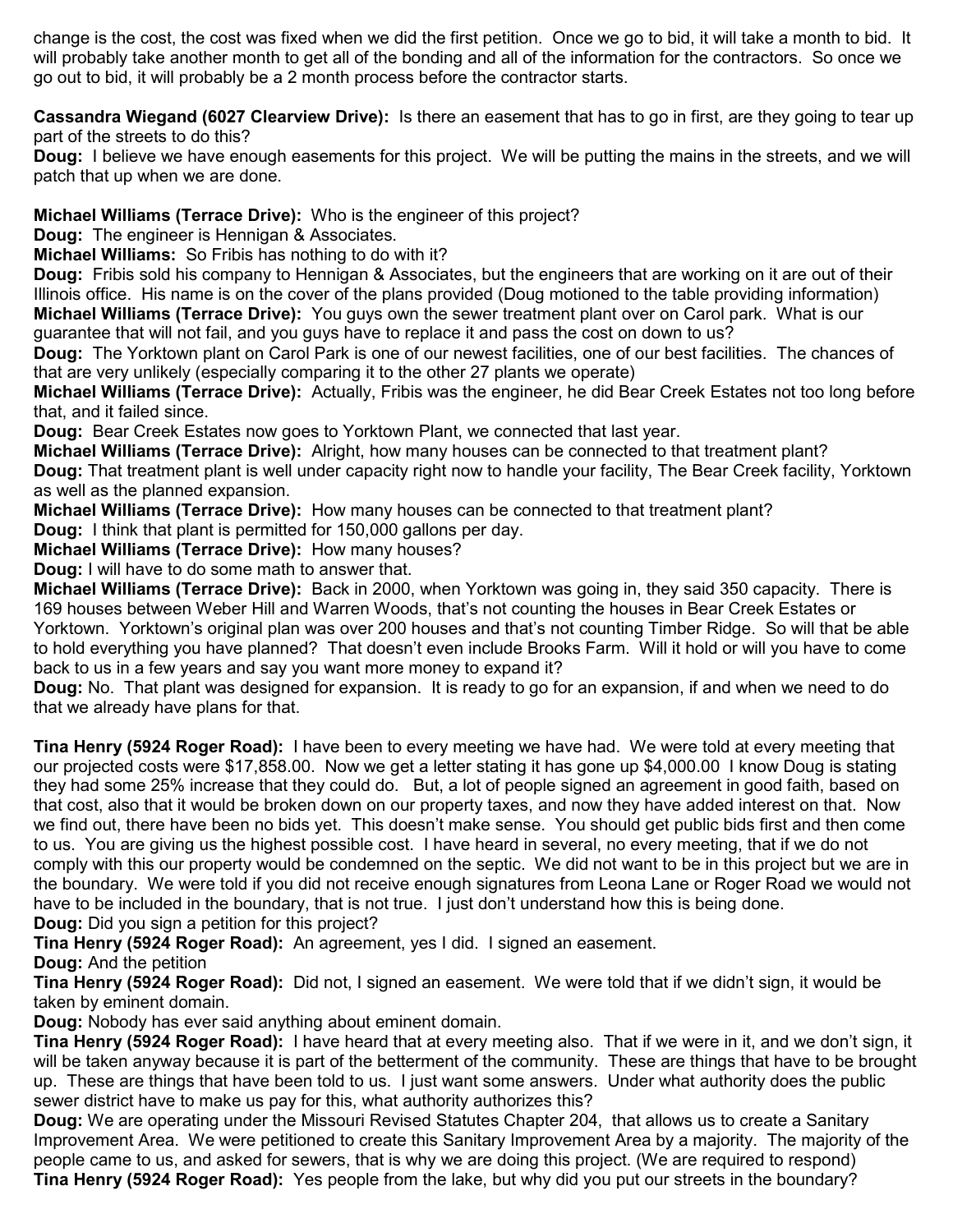**Doug:** People from your community that came to us and asked us for sewers.

**Tina Henry (5924 Roger Road):** We never saw a vote.

**Doug:** We have a majority requesting sewers in this area. It is a statutory requirement for us. People signed the petition with the cost of the project on the front of it, on the cover.

**Tina Henry (5924 Roger Road):** But we should be able to see the vote and the petitions.

**Doug:** I don't think that is a requirement.

**Tina Henry (5924 Roger Road):** Why it is public information?

**Doug:** It is public information, that you can request, but I don't think it is something we can just hand out to everybody.

**Tina Henry (5924 Roger Road):** Well if your up and up why can't we just see stuff? Also signing this easement on our property is going to change our rights that we have to our property; because your going to have so much easement on each side of the sewer line, and that is going to restrict our property isn't that correct? From building or putting a fence up or?

**Doug:** I think those are restrictions in place, you can put your amenities up, but you can not put up permanent buildings inside of the easement. Now days most lots are developed with utility easements, front, side and back, all around the lots.

**Tina Henry (5924 Roger Road):** But you are going to go 10 feet from the house so that is going to be different for a lot of people on their property.

## **Doug:** Is that a question?

**Tina Henry (5924 Roger Road):** Well what I am saying is you want to put them in 10 feet from the house so it will be a 10 foot easement.

**Doug:** Yes we need to put it 10 feet from the house, to protect your house. The easements were 10 foot easements to allow construction.

**Tina Henry (5924 Roger Road):** I signed an easement agreement in good faith, and now we don't know how it will turn out. (a voice from the crowd asked if her septic was working and she replied yes)

**Doug:** Is that a question?

**Tina Henry (5924 Roger Road):** No I am just making a statement.

**Doug:** Like I said we had a cost, and that cost has gone up. We are allowed to go up by 25%, and I don't like it, but that is where we are at. (a voice from the crowd asked if actual bids are less, will this savings be passed down?) **Doug answered Yes.** 

**Jim Linhoff (3841 Carol Park):** I live off Carol Park road, but not in this SIA. I wanted to comment about how much the community is in need of public sewers. Septics are failing. The sewers cost money, but they will increase the value of your property. To replace a septic system it costs \$15,000-\$20,000. It is unlikely you would get a 2% interest loan to make this or any other kind of improvement to your property. The proposed easements for sewers are less restricting than the space your septic takes up in your yard. I am glad we are not dealing with Fribis. This is a not for profit sewer district. The sewer district has taken over other systems and continue to provide improvements.

**Bob Hines (3719 Leona Lane):** The way my house sits, my front yard is not large enough for a septic drain field. It continues to leak shit(sic) into the street, as many other failing systems are also. All of the ground in the area is dirty. Every time it rains, the whole neighborhood smells like shit (sic). Most of the septic systems are failing. There are only 2-3 new septic systems in this area, the rest are not up to code. We need these sewers. Someone can come and condem our properties due to the failing septic systems. It is only \$3.25 per day. This will increase your property value. (The crowd continued interjecting comments and arguing with Bob)

**Don Marcus :** I was told at meetings, and the first letter that went to us and Warren Woods was September 28, 2017. I went to every meeting. I went to meetings before there were meetings. This project was originally for Weber Hill and Warren Woods was added to cover the cost of this project. I have heard at every meeting talk of condemning septic systems. I will take a lie detector test to prove it. I can identify the man threatening to condemn our septic systems, who is not here at this time. When I was at a meeting at your place, you went into a closed session with that man. This closed session stuff across the country needs to stop and we need more transparency. And when we get to this bidding process it could go even higher. You say you may decide not to go with it, but we all know sitting here that's not going to happen. Now i was threatened to have my house condemned if I didn't go along with this. (voice from the crowd said maybe I called to complain about the smell of your yard) Don said "do you realize I can put in an aeration system less than this."

**Doug:** Please address your comments and questions to the Board.

**Don Marcus :** "Ok, then you need to have her be quite." He continued: An aeration system is \$18,000, but if I go to a company to put in 10 or more, I could probably get the cost down to \$14,000-\$16,000. I was born at night, but not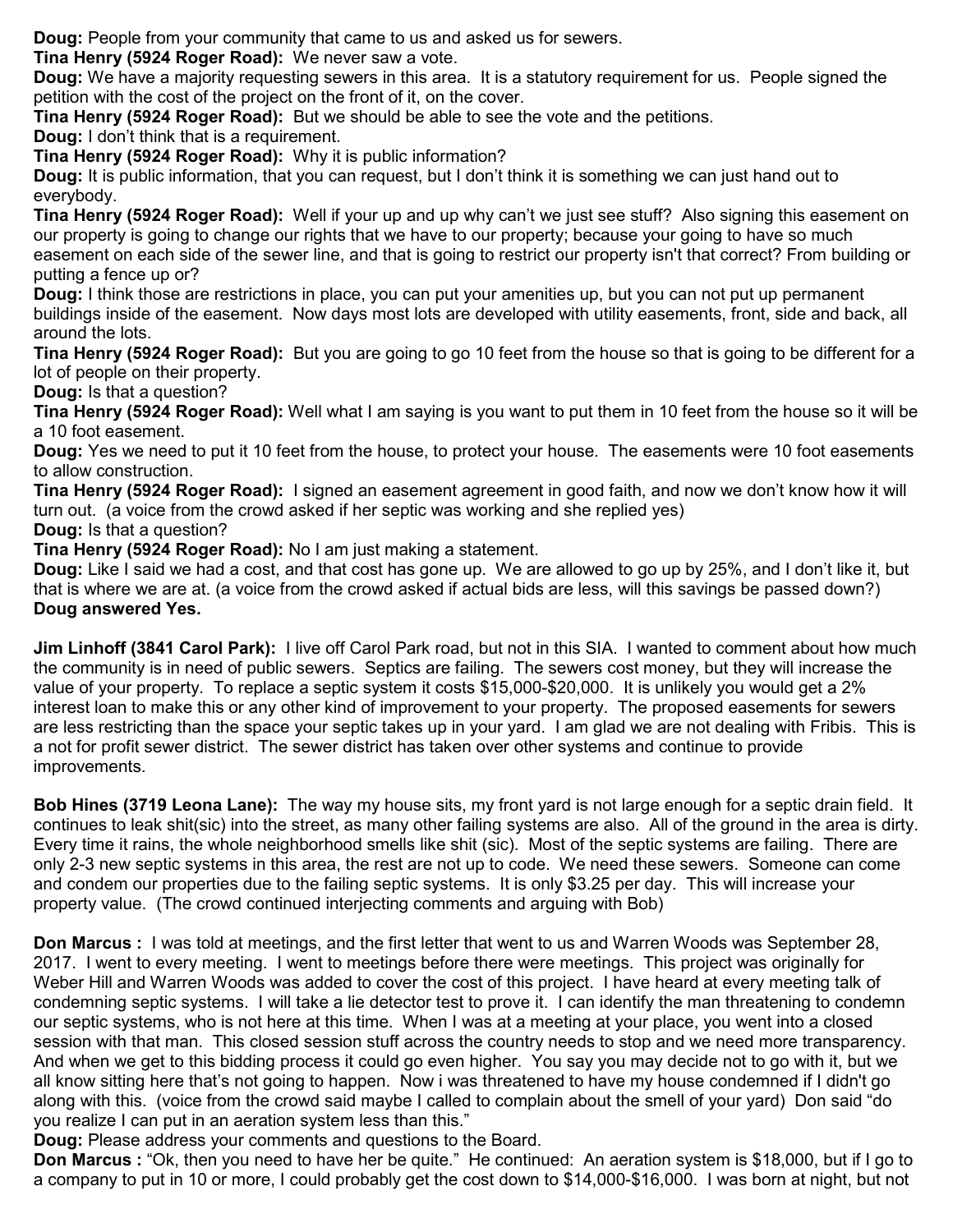last night. I know what I am talking about. We are accepting the cost of these pumps after you install. We are flipping the entire bill for the capital part of it. The entire thing. Plus a monthly bill of \$40 per month, 169 people will Net you boys \$80,000 per year; you know that. I know that. That is what will pay for any increases or failures at your treatment plant. What in the hell would we be paying a monthly bill for if it didn't. We were tacked on, we didn't want anything to do with this. We were threatened and some of us signed under those threats; Now the price has gone up. I don't know if those signatures are any good after the price has gone up. I have letters with the original price seventeen thousand whatever it was for the Three million dollars. It went up to 23% something, you stayed below the 25%, I will say that. I don't know what we can do at this point, but I know I can put in an aeration system cheaper than this. I don't know how transparent these bids will be. We can't get transparency in any part of this country.

**Doug:** I would like to answer a couple of your questions. The Yorktown facility was …**Interrupted** 

**Don Marcus: Interrupted:** The United Way is Non Profit, but the leader is making \$100,000.00 a year! **Doug:** The Yorktown Plant was built by the developer that put in the houses. We purchased that system along with 11 other plants when we bought the House Springs Sewer Company. The Sanitary Improvement Area was Created with Weber Hill and Warren Woods. The original petition that was signed included both Weber Hill and Warren Woods. There was never an add on. We received a majority of petitions of people from both communities. The petition has always included the cost; we are limited but allowed to increase by 25%, and that is about where we are at right now. I will repeat, We do not have the authority to condemn anybody's house. Nobody on the Sewer District would have told you that, because we do not have the authority to do that.

**Cynthia Watts (5893 Roger Road):** I just bought my house a year and a half ago. Before my house could be purchased from HUD, they had to put a \$20,000.00 brand new septic system in. Now I am being told I have to pay another \$21,000 to hook to you guys. I was told at the last meeting, I do not have to hook up because I have a new septic system, but I still have to pay for it. That does not make any sense to me. We were told at the last meeting, our sewer bill will be based on our water usage. We are not on PWSD6, but on private( Liberty Utilities). Liberty Utilities told me they are private and do not have to divulge our water usage to you. So I want to know how you are going to bill me, as a single person, based on my water usage.

**Doug:** Currently in the House Springs area almost everybody is on a flat fee bill of \$44.07 because..**Interrupted Cynthia Watts (5893 Roger Road):** Right now, but, you have increased everything else as we have come along. I did not sign the petition, because I didn't even live here then. I did not sign an easement because I don't want you on my property. So every time we come to meetings or get letters there are increases. I wrote down from the last meeting \$43.07, and now it has gone up to \$44.07. There are some people that have numerous kids, and I am only one person, but I have to pay the same monthly amount? How is that fair?

**Doug:** That is why we do usage calculations, so that lower users are not paying as much.

**Cynthia Watts (5893 Roger Road):** But Liberty Utilities will not give you my water usage information.

**Doug:** Then you will be billed at a flat rate for those who are on wells or those we do not have usage information for. **Cynthia Watts (5893 Roger Road):** Last time you told me \$43 now you say \$44 so this can continue to go up. **Doug:** If someone told you \$43 it was a mistake. The flat rate is \$44.07. This is posted on our website.

**Cynthia Watts (5893 Roger Road):** So each time we come to a meeting our assessments and monthly bills will go up. Because every time I come, I write it down, and you keep raising it. You can keep raising it until you make a profit.

**Doug:** The highest amount, 3.7 Million, includes up to the 25% increase. It can not go higher than that. **Cynthia Watts (5893 Roger Road):** If I do not hook up, and try to sell my house, will you put a lien on my property? **Doug:** The cost of the project will be equally distributed to all homeowners. There will be a lien on the property. **Cynthia Watts (5893 Roger Road):** If I do not hook up, I still have to pay the assessment?

**Doug:** You do not have to hook up, but yes all homeowners will share the cost of the SIA.

**Cynthia Watts (5893 Roger Road):** Jefferson County condemned my house due to failed septic, that is why that last homeowners left. HUD paid to put in the new septic system, but I could not buy the house until this was complete. Now you have condemned my property and now you are going to put a lien on it?

**Doug:** We did not condemn your property. We are not Jefferson County Building Department and had nothing to do with your septic being condemned.

**Cynthia Watts (5893 Roger Road):** So I can not sell my house, you will put a lien on my house? **Doug:** The lien is transferable with the sale of the house.

**Cynthia Watts (5893 Roger Road):** What does that mean?

**Doug:** That means if you sell your house, your obligation to pay back this project can be transferred to the buyer. **Cynthia Watts (5893 Roger Road):** So that decreases my property?

**Doug:** I am not an appraiser and can not answer that.

**Cynthia Watts (5893 Roger Road):** I say it decreases my property value. So this is not complete, and you can continue to raise this until you make your profits.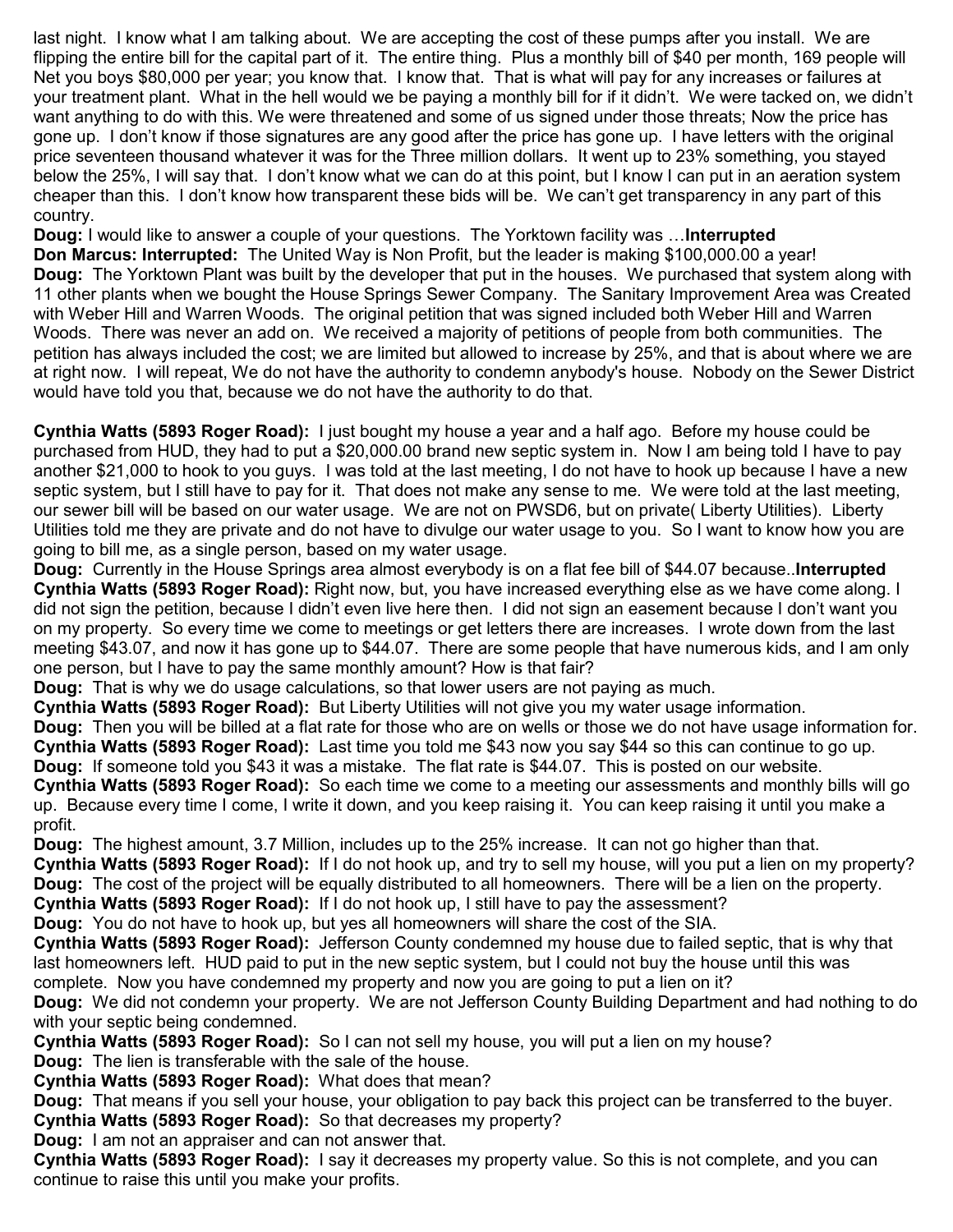**Doug:** No. We can not raise it above the highest allowable cost listed. We have provided "the worst case scenario" hoping the actual project will cost less.

**Cynthia Watts (5893 Roger Road):** Well that's what you say in the beginning.

**Male, No Name:** You keep saying "petitions" but was there an actual vote? A petition means they are interested not an actual vote.

**Doug:** We received a majority of votes in signed, notarized petitions that included the proposed cost.

**Male, No Name:** I would still like to see some proof of that. Also can I get hired to move the mailboxes? Because you list an estimated cost of \$250 per mailbox to move?

The crowd laughed and talked disruptively.

## **Doug asked if there was anyone else wanting to come up and speak or have questions.**

**William Dunn (Ryder Road):** You talked about many things, but after the main sewer lines are in, how will the houses be hooked up to this system; will you hook up each house individually or how do you disconnect the current systems. How long does this process take?

**Doug:** I can't say what the contractor's exact schedule is and how they do it. I would assume after they put the main line in, they return to stage the hook up of each home. They abandon your septic tank, pump it out, crushing the top and putting holes in the bottom so it never holds any water. They back fill it will clean rock. There will probably be a transition period of a day or two with out the sewer hooked up.

**William Dunn (Ryder Road):** So we will have no restrooms for 1-2 days? Do we need to get hotel rooms? **Doug:** No, they will not leave you with out like that. It is not magic and will require some transition. I assume they will provide a pump service for the septic or something during that time of transition. I can not say exactly what the contractor will do and how.

**William Dunn (Ryder Road):** I was inquiring on how this has been handled during previous projects like this. **Doug:** This is the first of this type of project for us.

**William Dunn (Ryder Road):** Now that you have the majority of petitions, is there anything like all those who do not want this project that would stop this from moving forward? Is it true that besides excessive cost or a decision from the Board, there is no other way to keep this project from moving forward? **Doug:** I believe that is correct.

**Tina Henry (5924 Roger Road):** I wanted the Board to know that I have talked to Doug several times, been down to the office, and he has been very helpful. I think the frustration is coming from the changes (cost etc) I am frustrated with the changes.

**Kyle Wampler (5949 Terrace Drive):** I just wanted to say I am personally excited about the project. I am looking forward to improving my home's value. I know a lot of people have different situations, and I am not saying theirs is not important. I just wanted to make sure you know I am excited and hoping this project does move forward.

**Patti Widemen:** If I don't sign for you to come onto my property, do you have a right to come on to my property? **Doug:** If you do not allow us on your property we will not come on your property to install any of the improvements. **Patti Widemen:** Do I still have to pay for it?

**Doug:** Yes.

**Patti Widemen:** Why?

**Doug:** Because your property is located within the boundary of the Sanitary Improvement Area and your property does benefit from this.

**Patti Widemen:** If I am not hooked up to your sewer, I am not benefiting, so why do I have to pay for it? **Doug:** Because your property is located within the boundary of the Sanitary Improvement Area. A majority from this area has petitioned us for sewers, we are required to respond.

**Patti Widemen:** I would like a copy of these votes/petitions because I don't believe you have a majority. I don't believe I should have to pay you for sewer if I don't want them or allow you to install them on my property. How do I get a copy of this information?

**Doug:** As it has been stated, you or anyone can contact the office to make a request for this information.

**Cynthia Watts (5893 Roger Road):** In the last meeting you said we have to have a 220amp on the outside of the house for the disconnect for the grinder. Do we have to have an electrician of your choice or can we have someone else do it?

**Doug:** That is just something you have to provide.

**Cynthia Watts (5893 Roger Road):** We can have anyone we want do it, we do not have to use one of your contractors?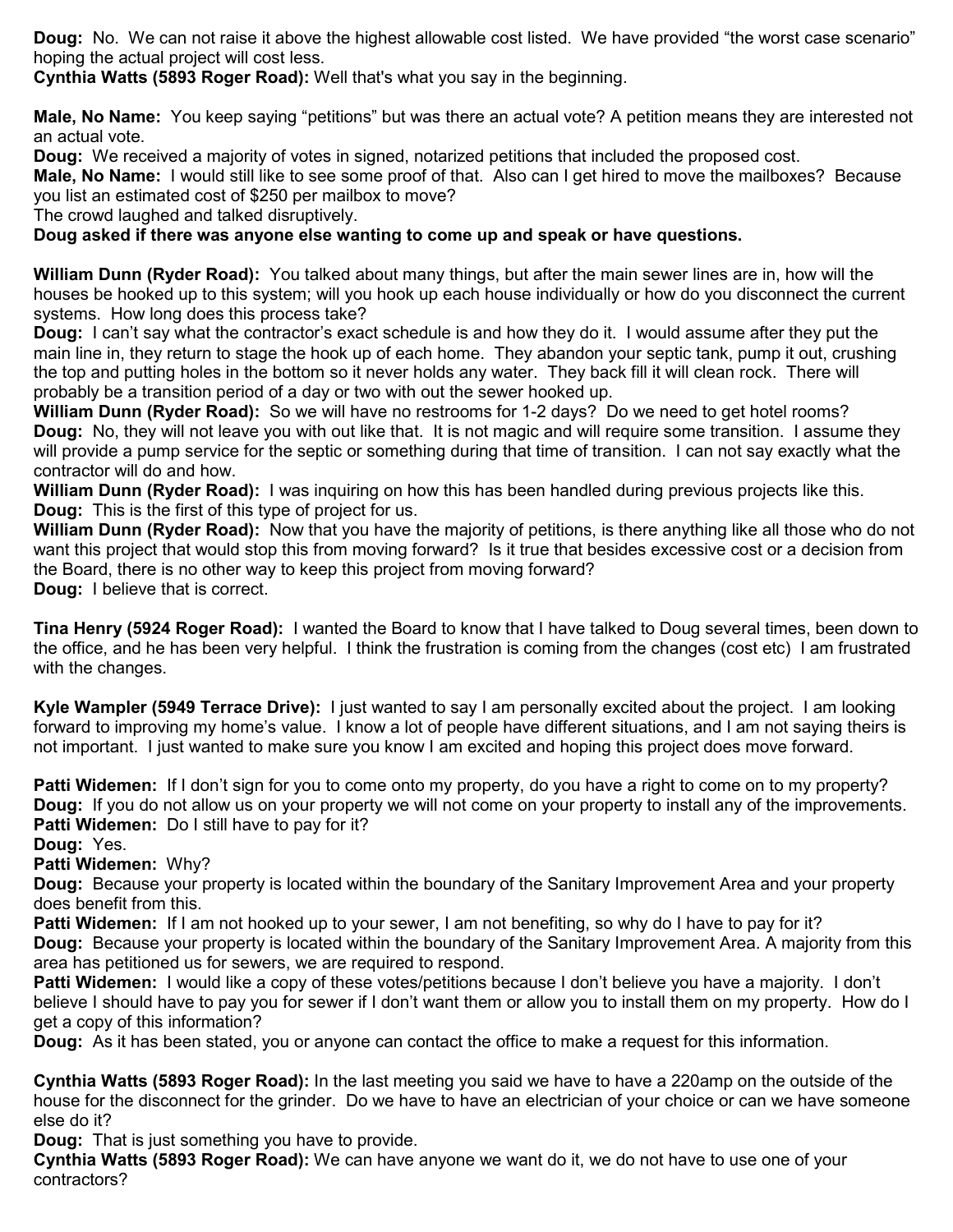**Doug:** That is correct.

**Peter Birkes (Financial Officer):** You will have to get a permit which will require you to use a licensed contractor. That is just the County's rules.

**Cynthia Watts (5893 Roger Road):** So in other words somebody that you qualify?

**Doug:** No, not us. Anytime you do any construction in Jefferson County you are required to get a permit from Jefferson County, Building Code Enforcements Division. They have requirements about using a licensed contractor.

**Diane Wilson (3669 Terrace Drive):** We are happy about the sewers. In April of 2017, we purchased property that includes 2 lots, house only on one. Is it too late to get sewer for both lots, or is it just applicable for the lot with the home?

**Doug:** If it is actually 2 individual lots, it is probably already included in the assessment. Please call the office for more information about your specific parcel.

**Doug:** Does anyone else want to comment or have questions?

**Jim Wiegand (6027 Clearview Drive):** I just have a question for clarification. On the petition that was filled out and signed, was that petition saying that we were interested in having it done, or once there was enough signatures on it did it give the legal right to proceed without a further vote?

**Peter Birkes (Financial Officer):** For Clarification the petition is a vote. This petition vote was handed out, then they were signed and notarized, then everyone turned them back in, which produced a majority vote.

**Doug:** Does anyone else want to comment or have questions?

**Marcia Napoli (6032 Clearview Drive):** Do you have a round about estimated time when this will start? **Doug:** We have to pass another resolution, then final approval by DNR (grants & special financing)...**Interrupted Marcia Napoli (6032 Clearview Drive):** This year? Will you start digging this year?

**Doug:** We hope to. We are funding this through a DNR program (to reduce cost of financing etc.)

**Marcia Napoli (6032 Clearview Drive):** Because the longer we wait, the more it is going to cost.

**Doug:** That is correct. This public meeting is one of the last steps required. There will be one more notification sent to everyone before we start.

**Marcia Napoli (6032 Clearview Drive):** Hopefully this year we will start.

**Susan Bortner (5903 Lakeview Drive):** I have one question for clarification. When this goes out to bid, Is it standard practice to take the low bid and not the high?

**Doug:** Yes.

**Susan Bortner (5903 Lakeview Drive):** So if the bid comes in lower than what the projected cost is, we will see that reimbursement correct?

**Doug:** Yes, It will reduce the cost. When the plans go out, they are put up for public bid. They will be advertised publicly and put out on the internet for all contractors to bid on. We are using state funds, so everything has to conform to state rules and regulations. This will all be public information.

**Voice from the crowd:** Will they show what the bids are?

**Doug:** Yes

**Voice from the crowd:** Where do we get that information?

**Doug:** It will all be public information.

**Voice from the crowd:** On the website, on the Sewer District's website? **Doug:** Yes

**Doug:** Is there anyone else with questions or comments?

**Charles Payne (5879 Woodland Drive):** Right here.

**Doug:** Yes Sir, please come up to the table to address the board.

**Charles Payne (5879 Woodland Drive):** Why can't I just talk from here?

**Doug:** Please Sir we have a recorder for the record up here. Please state your name and address for the record. **Charles Payne (5879 Woodland Drive):** My question is, you put it out for bids, I was told almost a year ago that bids were going out within a month. It is being delayed, delayed, delayed. The longer this takes, the more expensive it is. I have talked to other sewer repair companies who tell stories of these projects going bad a year later. What guarantee do we have that a contractor will not submit a low-ball bid, and use substandard materials, so that we will have to be paying repairs after all of this is done?

**Doug:** We do not accept substandard materials. There will be a bond to guarantee the work for a year. We have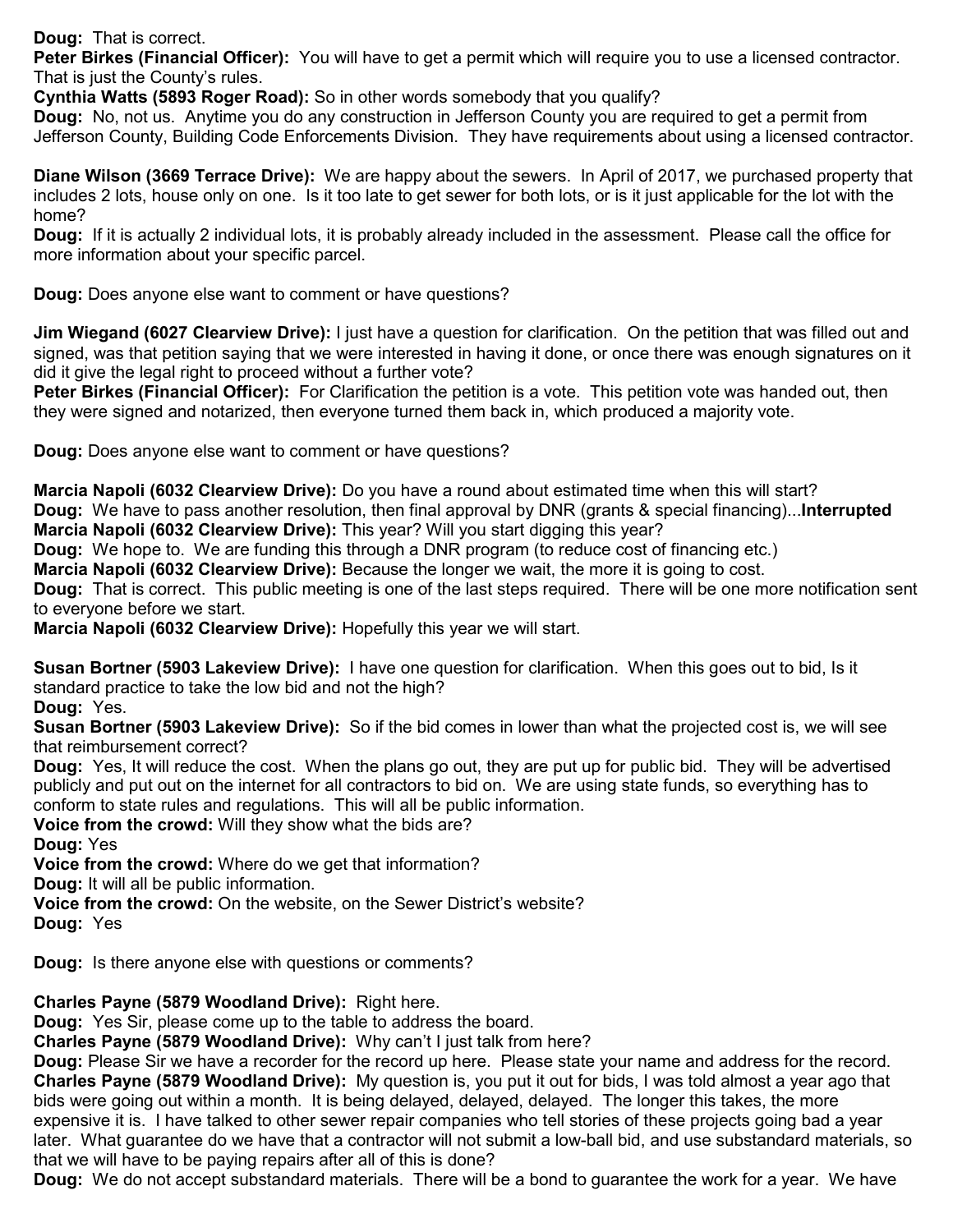specifications for everything. The plans are printed out for you, and include the specification details. Do you have any objections on these specifications?

**Charles Payne (5879 Woodland Drive):** No, I do not know how to read specs. I am not an engineer. What is the guarantee that we will not be paying to have this new system redone or repaired in a year after the bond expires? If something breaks you will cover it, but you will just tack it on to our bill.

**Doug:** No that is not correct. We do not accept substandard materials or workmanship. We are expecting to have many competitive bids from contractors.

**Charles Payne (5879 Woodland Drive):** Good. Will you keep it in state?

**Doug:** Yes. That is one of our procurement requirements (In State, In County Etc)

**Doug:** Is there anyone else with questions or comments? Last call for questions or comments?

**Scott Rimer (5800 Roger Road):** When are we able to ask for a variance (request to not participate)

**Doug:** You can ask now. This is a public meeting. If you request your variance tonight, it will be heard (we have your name and address)

**Scott Rimer (5800 Roger Road):** So when will I hear about the response to my request for variance? **Doug:** You will hear about it when we make any additional resolutions to the Sanitary Improvement Area, which will be at the next regular monthly meeting (The fourth Wednesday of each Month, 6:00pm, at the Sewer District Office.) This meeting was held here for your convenience here in High Ridge. The regular monthly meetings are open to the public and are held at our office in Hillsboro, Missouri. The address is posted on the website.

**Doug:** Is there any more questions or comments? No one else spoke or approached the table to speak.

**Peter Birkes (Financial Officer): I move to adjourn this Public Meeting for the Weber Hill Warren Woods Sanitary Improvement Area; David Keeley seconded; All Board members present answered Aye. Motion passes, The Public Meeting for the Weber Hill Warren Woods Sanitary Improvement Area closed at 7:26 pm.**

**At this time Chairman Clyde Pratt called for a brief recess.** 

**During the recess Citizen Dennis Brook (5930 Spur) approached the Board to ask when can he apply for the individual EDC Grant.** Dennis was directed to the Jefferson County Economic Development Corporation. **Chairman Clyde Pratt ask this question be added for the record, for the benefit of the citizens.** 

**Call to Order / Roll Call:** Chairman Clyde Pratt called the meeting back to order at 7:53 pm., noting we have a quorum, with Clyde Pratt, Wade Amsden, Peter Birkes, and David Keeley present.

**Chairperson's Report:** None

**Vice Chairperson's Report:** None

### **Secretary's Report:** None

### **Financial Officer's Report:**

- ❏ **Monthly Reports:** Account Balances, Budget, Profit & Loss: Discussion Only
- ❏ **Authorization to pay non-recurring bills:** Peter Birkes made a motion to approve the payment of the non-recurring bills; Wade Amsden seconded; Unanimously approved.
- ❏ **Report Approval:** Peter Birkes made a motion to approve the Financial Report; Wade Amsden seconded; Unanimously Approved.

### **District Manager's Report:**

- **A. New Office Location:** July 1st, 2019 we will be moved, and operating at new office location, 4629 Yeager Road, Hillsboro, MO 63050.
- **B. Manager's Report, See attached reports:** Doug Bjornstad presented his report, reviewing and discussing with the Board.

### **District Operator Report:** None at this time